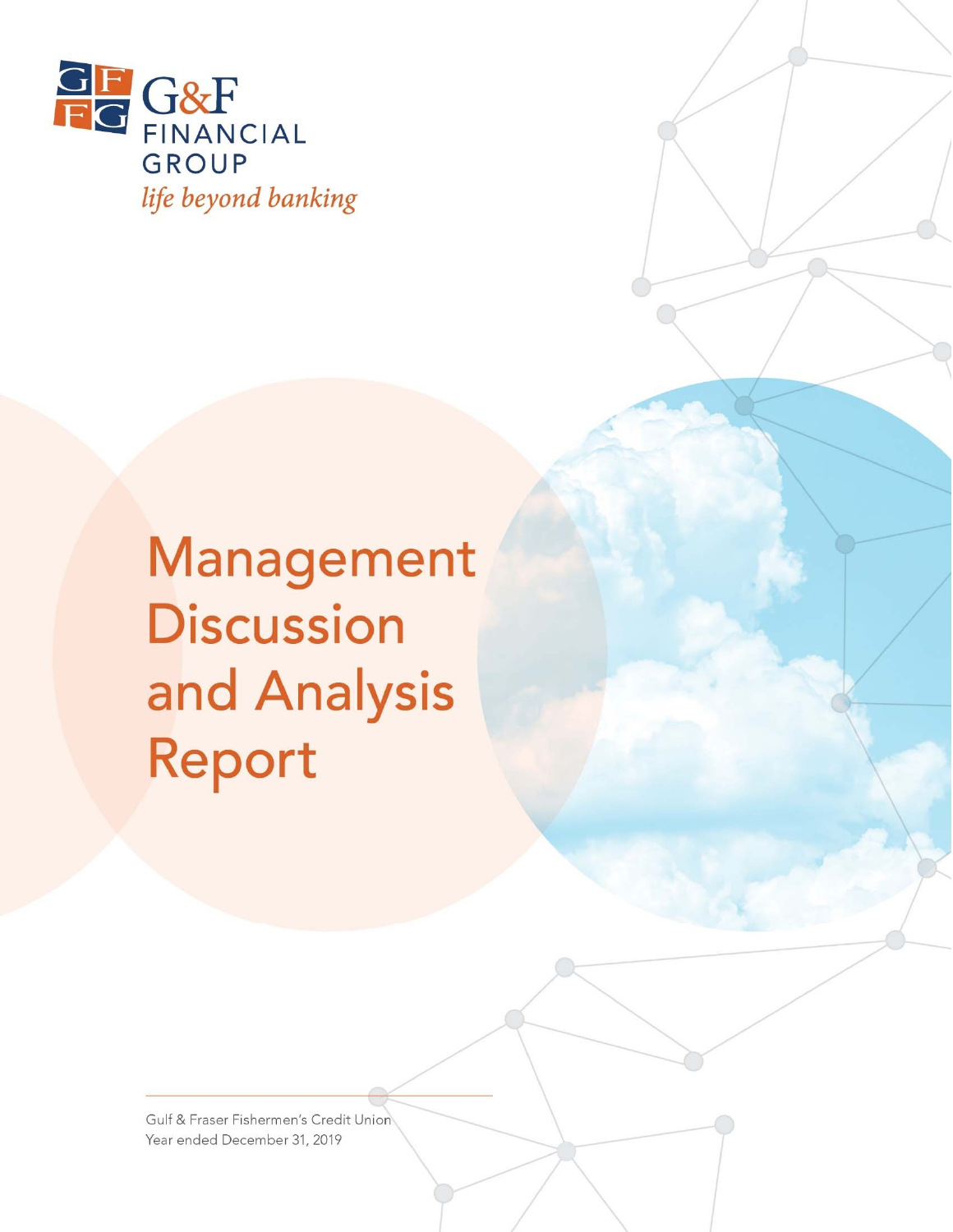**Gulf and Fraser Fishermen's Credit Union 2019 ANNUAL REPORT** 

# Management Discussion and Analysis Report

## **Introduction**

Gulf and Fraser Fishermen's Credit Union, operating as G&F Financial Group ("G&F" or "the credit union") is a BC based credit union serving members in the Lower Mainland for 79 years offering a full range of products and services including personal and business banking, wealth management and retail and commercial lending solutions. G&F serves over 34 thousand members and administers over \$2.71 billion in assets under administration through a network of 16 branches, a locally based Member Hub, online, mobile, and telephone banking channels as well as a mobile team of experts who meet with members at their convenience.

This Management Discussion and Analysis provides an overview of the credit union's financial and operating performance. It is intended to complement our audited consolidated financial statements and should be read in conjunction with those financial statements. The discussion may contain forward looking statements concerning G&F's activities and strategies. Readers are cautioned that such statements may involve risk and uncertainties with respect to the economic, legislative, regulatory and competitive environments, which could cause actual results to differ from the forward-looking statements in this report.

## **Highlights**

G&F achieved exceptional growth and outstanding financial performance in 2019. Assets increased by \$266 million or 12.9%, while our membership reached 34,202 as we welcomed 1,814 net new members into our network. Loans increased by \$206 million or 11.1%, while deposits grew by \$269 million or 14.3%. In addition, wealth management assets under administration grew by \$33.4 million, or 14.9%. To support the ongoing growth of our credit union, we purchased four floors at the Kings Crossing development at Kingsway and Edmonds for the construction of our new corporate office (named the "G&F Hub") and our new Edmonds branch which we anticipate moving in summer 2020.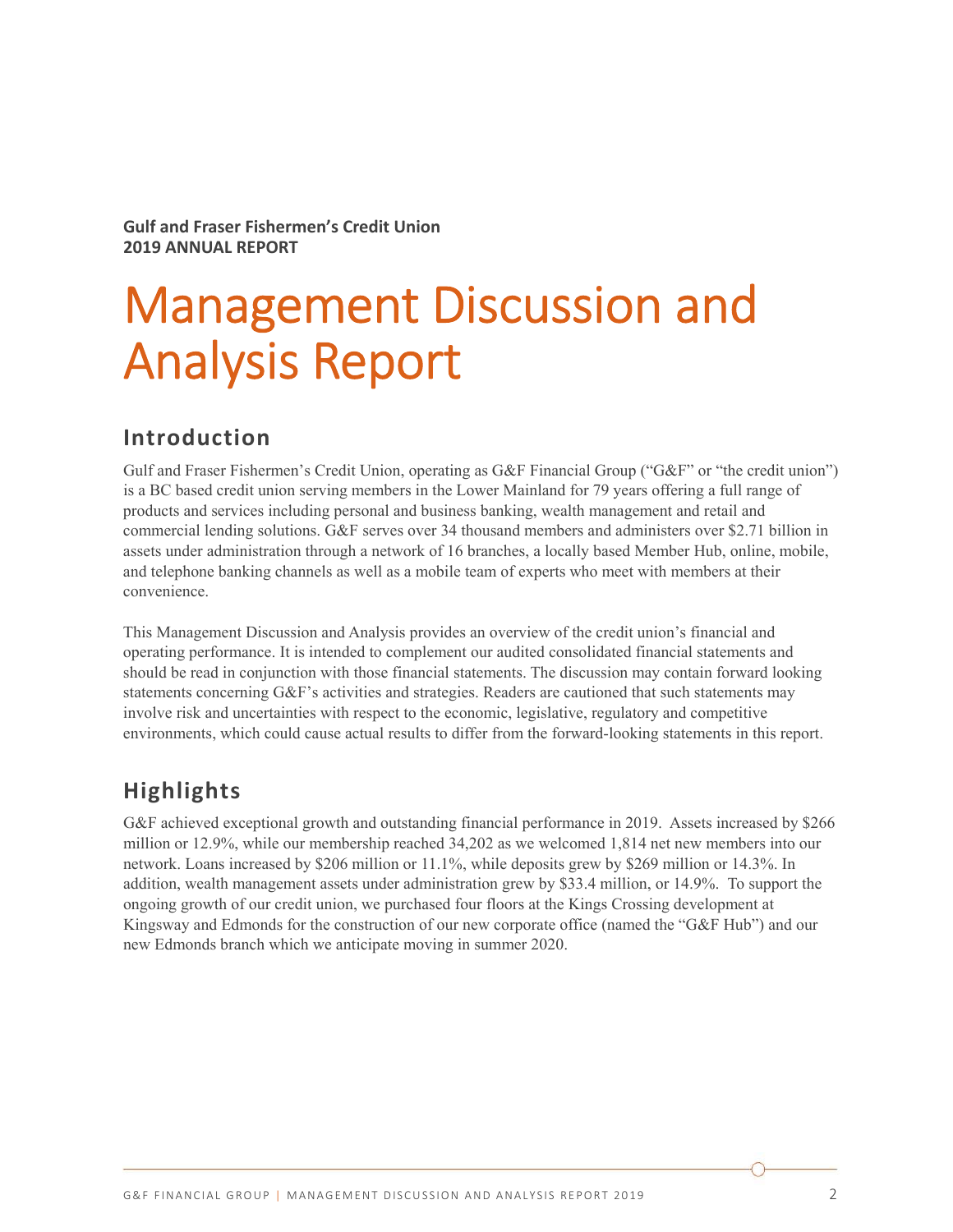



G&F experienced record earnings from operations in 2019 of \$14.4 million, an increase of 12.4% over 2018 as a result of improved operating margin (net interest income and other income) due to the growth in our loan, deposit and wealth management portfolios. While operating expenses increased on an absolute dollar basis by 2.9% year over year, it decreased as a percentage of assets from 1.74% to 1.61% as the credit union continued to realize efficiencies through engaging in collaborative opportunities, growth and economies of scale. Furthermore, the operating efficiency improved from 71.85% in 2018 to 70.29% in 2019.

Total comprehensive income for 2019 was \$12.1 million resulting in an 11.0% growth in members' equity. G&F was proud to be able to share this success with the local communities we serve by distributing \$580 thousand through the credit union and the G&F Financial Group Foundation. The Board of Directors approved a dividend return of 4.25% on member equity shares and 5.25% on investment equity shares. G&F remains well capitalized with a capital adequacy ratio of 13.93% at the end of 2019, well above the 8% regulatory requirement.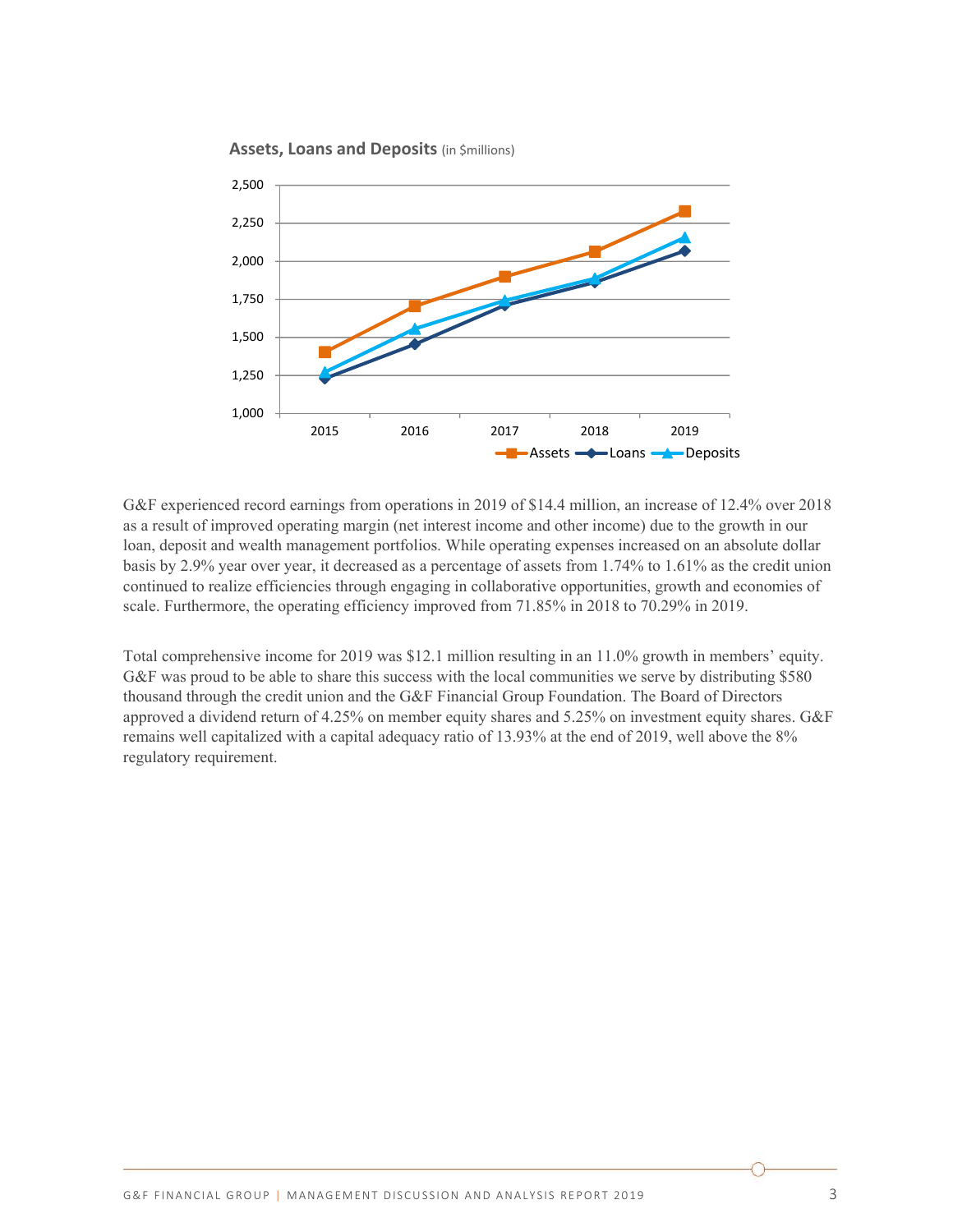# **2019 Financial Performance**

Total assets grew by \$266 million, or 12.9%, due to growth in both our loan and deposit portfolios. Assets now total \$2.33 billion versus \$2.06 billion in 2018. Our liquidity position ended the year at 9.5%, which was above the statutory requirement of 8%. We also saw our membership grow by 5.6% and now have 34,202 members connecting and doing business with G&F.

## LOANS

Loans to members grew by \$206 million, or 11.1%, reaching \$2.07 billion at the end of 2019 versus \$1.86 billion at the end of 2018. The loan growth was supported by an inverted yield curve and a more active real estate market in the Lower Mainland, particularly for condos and townhomes during the second half of 2019.

The residential mortgages and personal loans portfolio increased by \$112 million (8.2%) totaling \$1.47 billion at the end of 2019. The commercial lending portfolio, which equates to 29% of our total loan portfolio, grew by \$94 million (18.9%) totaling \$594 million at the end of 2019 as G&F utilized available excess capital to grow the commercial business. G&F's Investment and Lending Policy has established a limit on the commercial lending portfolio (funded and unfunded) of 35% of the credit union's asset base with which the credit union was in compliance.



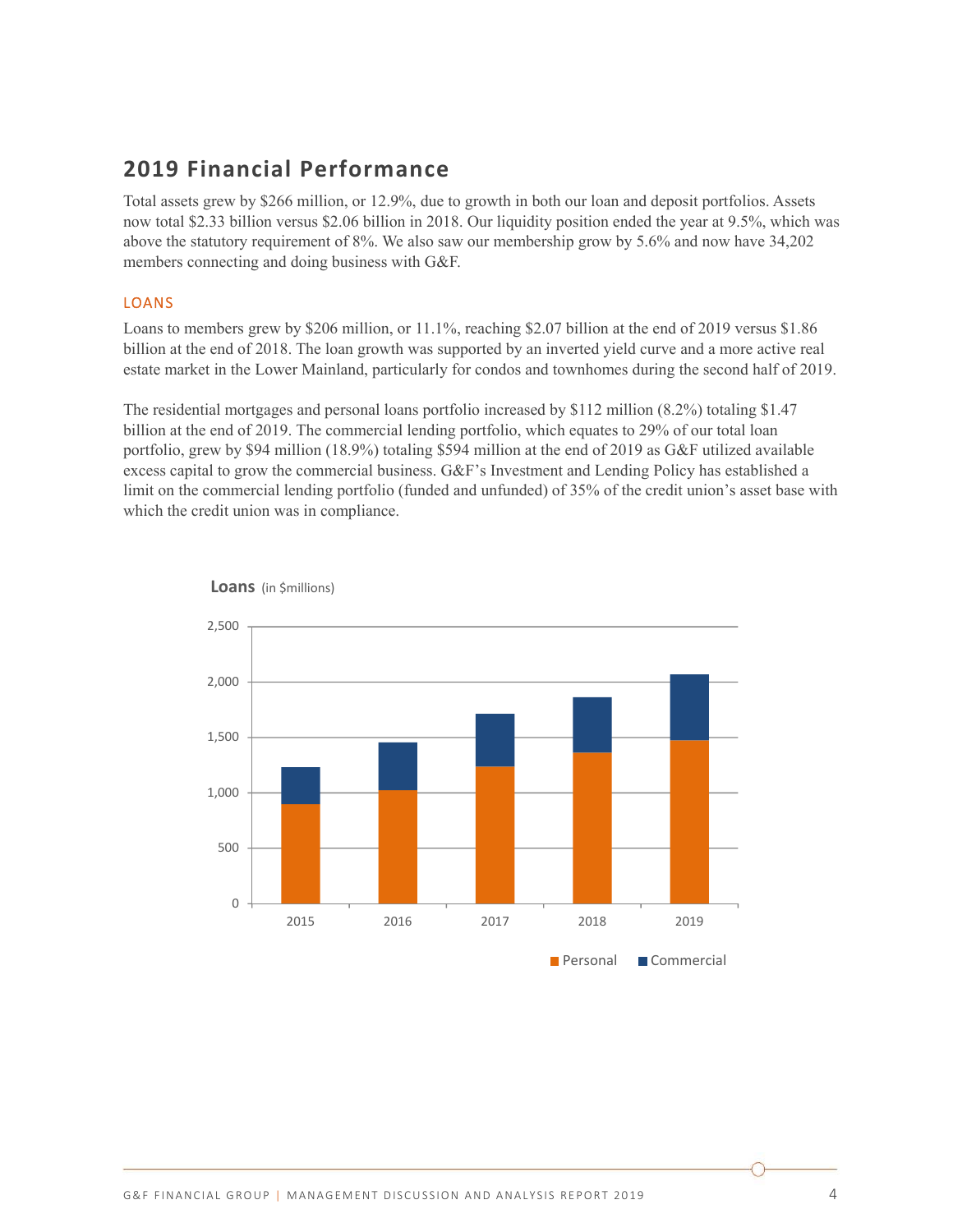#### ALLOWANCE FOR CREDIT LOSSES

The allowance for credit losses increased by \$548 thousand to \$4.8 million at the end of 2019 from \$4.2 million at the end of 2018. The increase in the allowance for credit losses during the year included a provision for credit losses of \$597 thousand reflecting a larger loan portfolio, offset by loans written off (net of recoveries) of \$49 thousand. The allowance for credit losses allocated to the residential mortgages and personal loans portfolio was \$1.4 million or 29.4% while the allowance for credit losses allocated to the commercial portfolio was \$3.4 million or 70.6%.

#### PREMISES AND EQUIPMENT

Premises and equipment increased by \$28.7 million to \$36.1 million at the end of 2019 from \$7.4 million at the end of 2018. This increase reflects the purchase of the new G&F Hub and new Edmonds branch along with the transition to new International Financial Reporting Standards (IFRS) 16 for leases effective January 1, 2019. The transition to IFRS 16 resulted in capitalizing the present value of our branch premises lease commitments as a right-of use asset. The corresponding lease liability is included in Other Liabilities.

#### DEPOSITS

Member deposits increased by \$269 million or 14.3% totaling \$2.16 billion at the end of 2019 versus \$1.89 billion at the end of 2018. Demand deposits increased by \$42.2 million while term deposits grew by \$195.3 million, registered deposits (i.e., RRSP, RRIF, RESP and TFSA) grew by \$26.8 million and accrued interest payable grew by \$5.1 million during the year. The significant growth in term deposits reflected member preferences for our term promotional offerings during an uncertain interest rate environment.

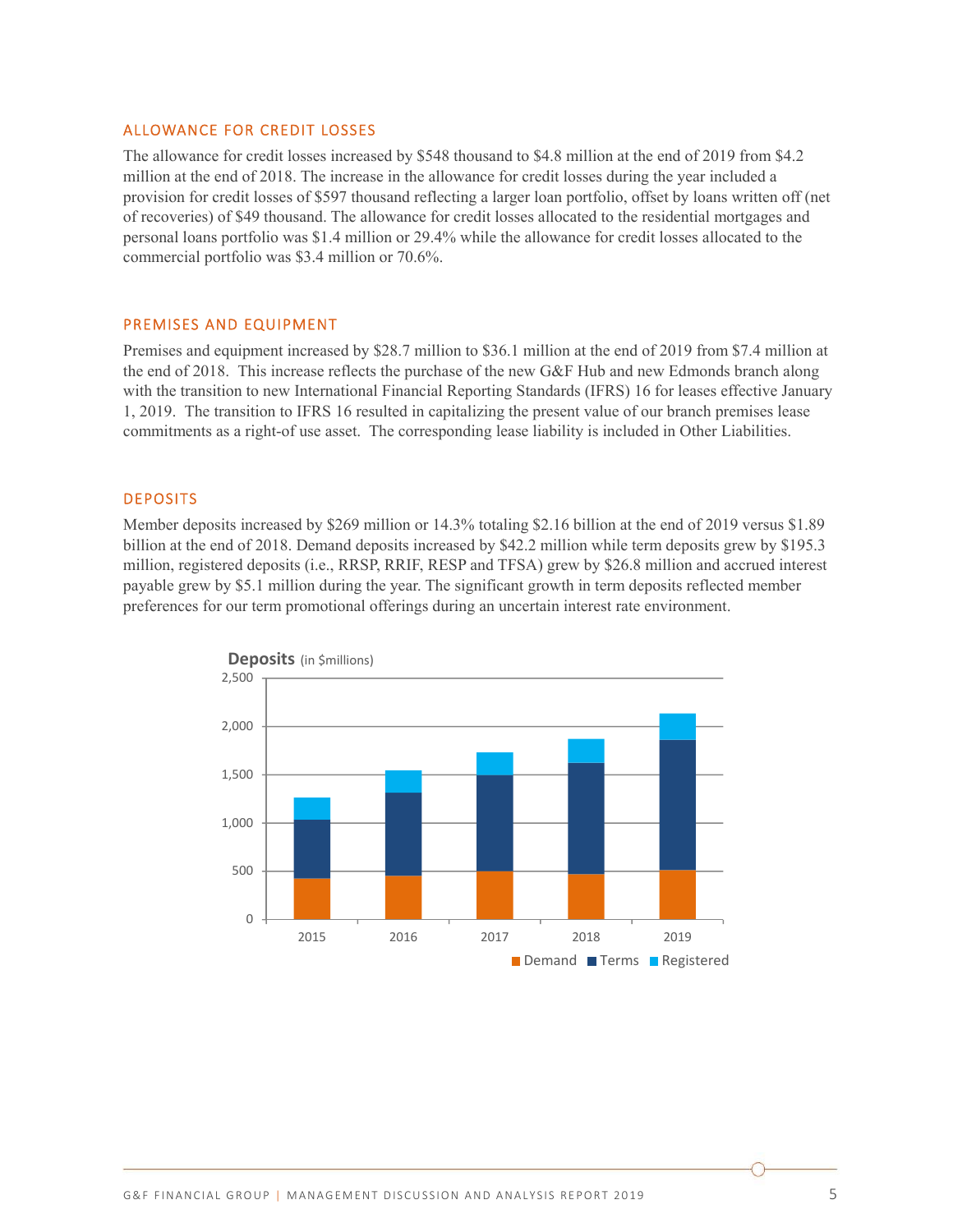#### SECURED BORROWING

During 2019, G&F increased its available operating line and term facility with Central 1 to \$136 million from \$105 million at the end of 2018. In addition, G&F maintains a credit facility agreement with Fédérations des caisses Desjardins du Québec of \$30 million. As at December 31, 2019, there was no amounts drawn against these credit facilities. As part of the credit union's ongoing management of liquidity, capital, and interest rate risk, G&F securitizes residential mortgages thereby entering into a secured borrowing arrangement with Central 1. The outstanding secured borrowing with Central 1 was \$25.4 million at the end of 2019, a decrease from the balance at the end of 2018 of \$36.5 million.

#### MEMBERS' EQUITY

G&F achieved net income of \$11.6 million, and a net unrealized gain from cash flow hedges (net of tax) of \$448 thousand in 2019 resulting in total comprehensive income of \$12.1 million - a return on members' equity of 11.0%. Capital adequacy at the end of 2019 was 13.93%, well exceeding the regulatory requirement of 8% and the supervisory target of 10%.



#### NET INTEREST INCOME

While the Canadian economy maintained healthy growth in 2019, there remained global concerns regarding trade tensions between the US and China. In response, many Central banks around the world lowered their interest rates while the Bank of Canada (concerned about the high outstanding debt levels of Canadians), chose to maintain its overnight target rate of 1.75%, keeping G&F's prime rate at 3.95% throughout the 2019 year.

G&F's net interest income as a percentage of assets decreased from 1.96% in 2018 to 1.80% in 2019 mainly as a result of the impact from the inverted yield curve environment. However, on an absolute dollar basis, the credit union's net interest income (the difference between interest earned on loans and investments and interest paid on deposits and secured borrowings) increased by \$741 thousand, or 1.9% to \$39.6 million benefiting from the increase in our overall asset base.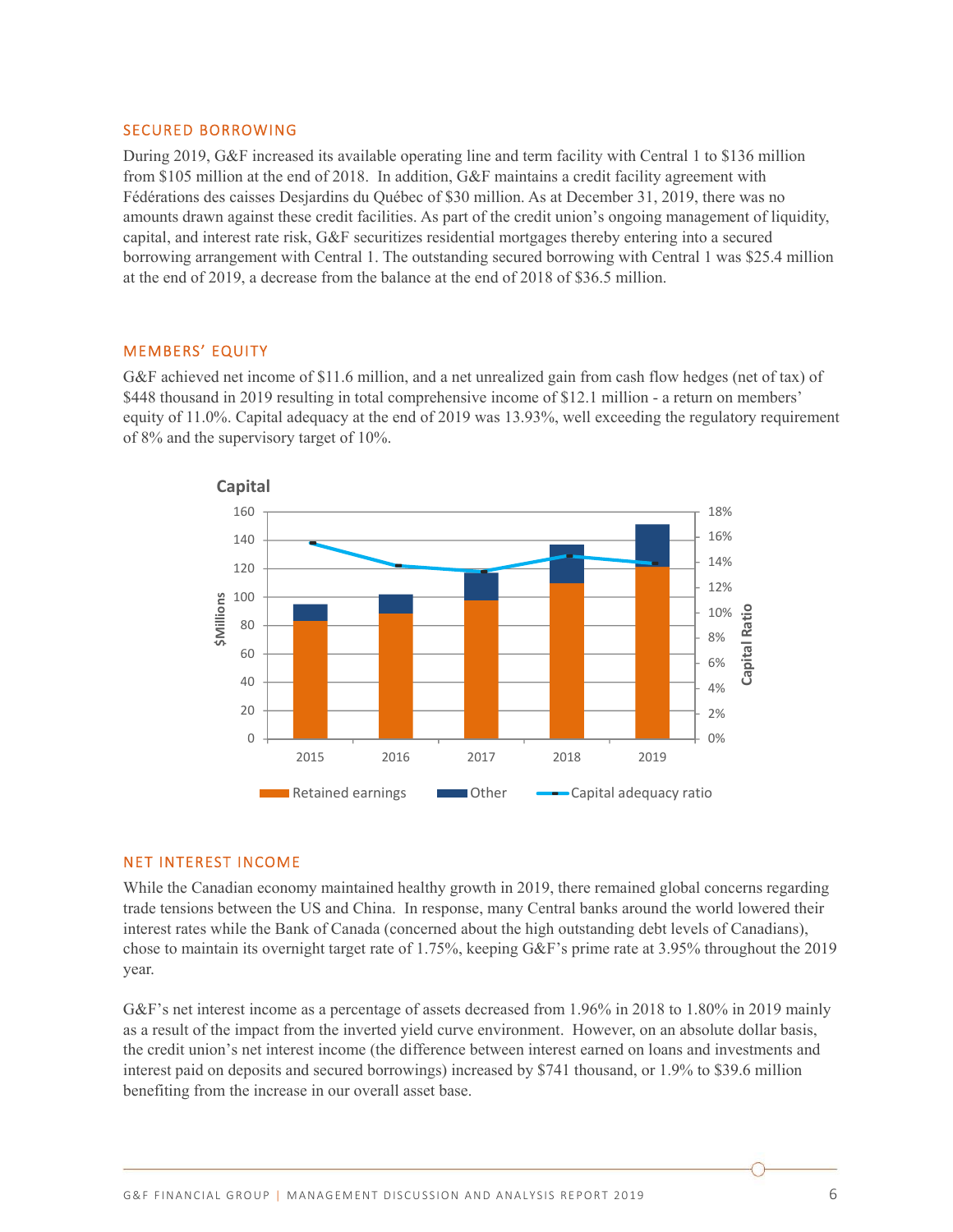#### OTHER INCOME

Other income includes member services income (such as loan fees and penalties, demand account fees, wealth management income and foreign exchange income), hedge ineffectiveness on cash flow hedges, other income earned by Gulf & Fraser Insurance Services Ltd. (a wholly owned subsidiary of the credit union providing life insurance products and services) and provisions for credit losses. Other income increased \$1.9 million or 22.0% to \$10.3 million in 2019 largely due to higher loan commitment fees generated from the growth experienced in the lending portfolio.

#### OPERATING EXPENSES

Operating expenses increased by \$1.0 million or 2.9% to \$35.5 million in 2019 mainly as a result of increases in salaries and employee benefits as our credit union continues to expand (which includes the first full year of operations for our West End branch) combined with higher data processing costs attributable to new digital initiatives (including a new Customer Relationship Management system and a new digital banking platform) that will provide a better experience for our staff and members. Offsetting these were decreases in advertising and promotion, dues and other expenses in 2019 compared to 2018. Our strong financial results in 2019 led us to contribute \$100 thousand to our G&F Financial Group Foundation continuing our commitment to community investment. The new IFRS 16 accounting treatment for leases resulted in a different classification of expenses from 2018 (occupancy) compared to 2019 (depreciation and other interest expense). As a percentage of assets, the operating expenses decreased from 1.74% in 2018 to 1.61% in 2019 as the credit union benefited from asset growth, related economies of scale and engaging in collaborative opportunities with other like-minded organizations.

#### EARNINGS FROM OPERATIONS

G&F experienced record earnings from operations of \$14.4 million in 2019, up \$1.6 million or 12.4% compared to 2018. G&F has continued to make long-term strategic investments by expanding the branch network, improving the sales and service delivery and overall member experience and investing in digital initiatives. Although these are significant investments over several years with initial start-up costs, the cumulative benefit of attracting new members and growing the loan, deposit and wealth portfolios contributed to the strong financial performance for 2019.

G&F has a long history of sharing our profits with the local communities in which we live and serve by way of donations, sponsorships, educational bursaries, and scholarships. Total distributions from both the credit union and G&F Financial Group Foundation totaled \$580 thousand or 4.0% of earnings from operations in 2019.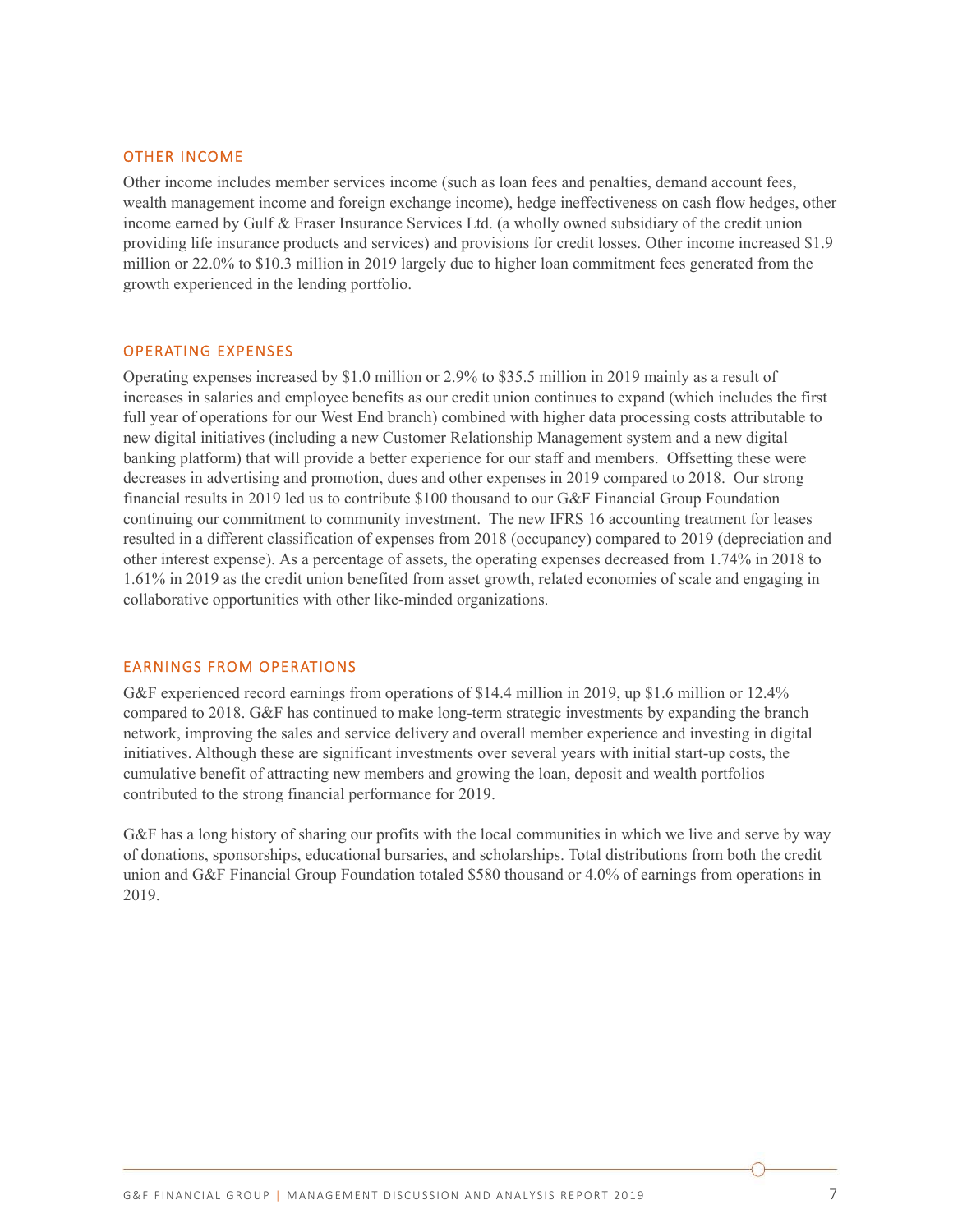

## **Earnings from Operations** (in \$millions) **Earnings from Operations** (in \$millions)

## TOTAL COMPREHENSIVE INCOME

The total comprehensive income for 2019 was \$12.1 million which included a 4.25% dividend on members' equity shares of \$124 thousand and a 5.25% dividend on investment equity shares of \$245 thousand approved by the Board of Directors, a provision for income taxes of \$2.4 million and a net unrealized gain from cash flow hedges (net of tax) of \$448 thousand.

#### FUNDS UNDER ADMINISTRATION

Funds under administration by G&F comprise of commercial loans that are managed by the credit union and syndicated with other financial institutions for purposes of risk sharing, liquidity management and to service members who have loan amounts above the credit union's single member cap. The syndicated loan balance ended 2019 at \$128 million, an increase of \$24.3 million for the year.

Also included in funds under administration are investments and mutual fund accounts that are managed by our wealth management specialists on behalf of members. This portfolio (at market value) grew by \$33.4 million or 14.9% in 2019 to end the year at \$257 million.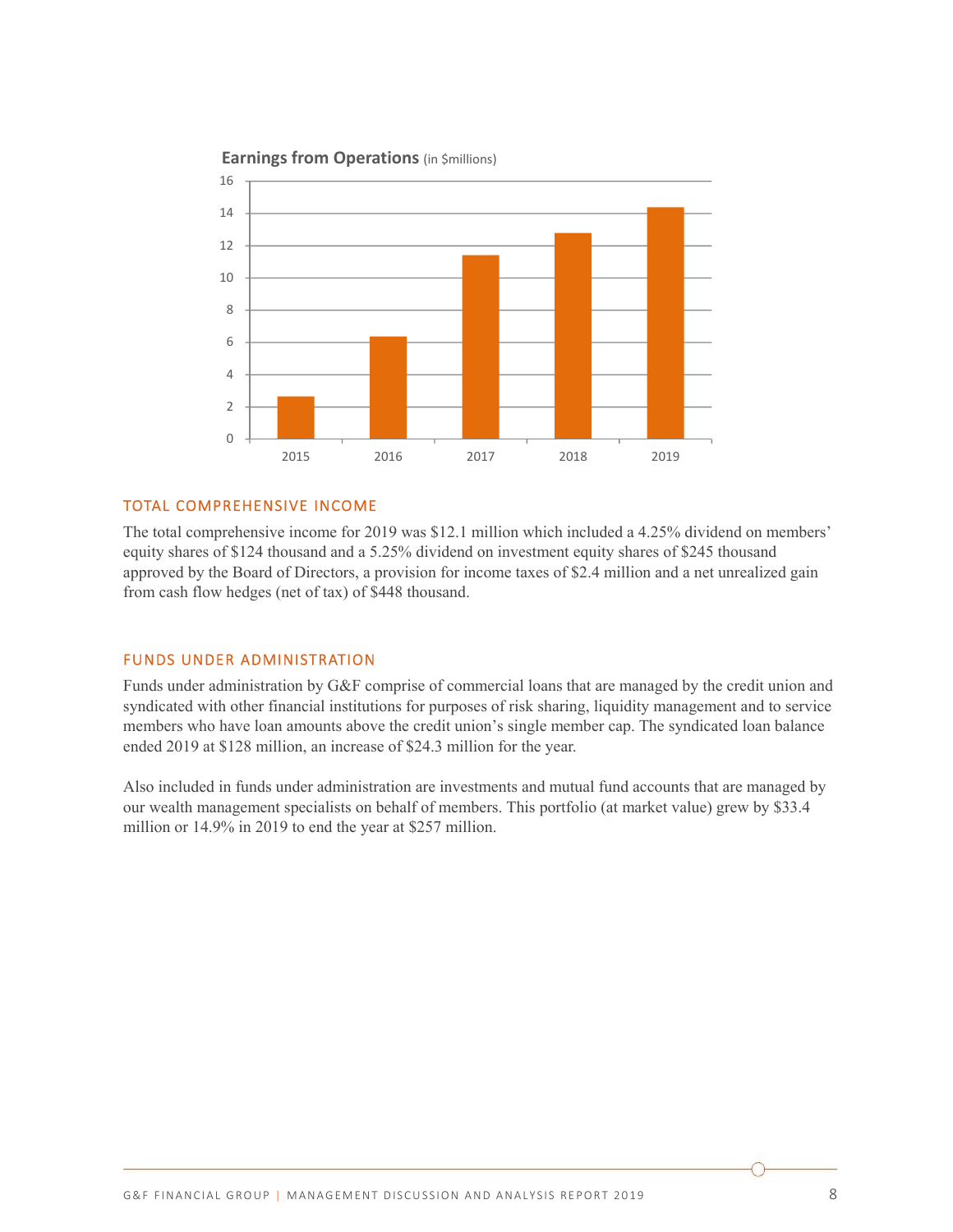## **Risk Management**

G&F is subject to a variety of risks that are inherent to the industry in which it operates. The credit union's principal risks are credit risk, liquidity risk and market risk given the nature of our business is holding financial instruments as identified in Note 22 of the audited consolidated financial statements. Other risks the credit union faces are strategic, operational, legal, regulatory and reputational risks. To mitigate these risks the credit union has policies and procedures, controls and monitoring in place. The Board of Directors has overall responsibility for the establishment and oversight of the credit union's strategic direction, risk management framework and risk appetite. The executive management team is responsible for implementing strategies and policies approved by the board and for developing processes that identify, measure, monitor and mitigate risks. The credit union also has internal and external audit functions which are independent of management and report to the Audit Committee.

# **2020 Outlook**

The Bank of Canada left its key interest rate unchanged for 2019 but cited some concerns around the Canadian economy's recent slowdown and left the door open to rate cuts if warranted by incoming data. Progress on several trade developments around the world should support a modest turnaround in trade and investment flows, but may be offset by uncertainty about the impact of the COVID-19 outbreak. The Bank is projecting Canada's GDP growth to be at 1.6% in 2020 while BC's economy is set to outpace most other provinces and is forecast to grow by 2.8% in 2020. This growth is driven by stabilization of the residential real estate market after two years of turbulence and price drops, buoyant non-residential construction, major project investment such as the buildout of the LNG natural gas plant and elevated population growth.

In this context, G&F anticipates a year of steady growth in its loans, deposits and wealth management portfolios with a focus on digital transformation, specifically leveraging our new technology platforms to enhance the experience and advice we provide for our members. In addition, G&F will put significant emphasis in real estate and premises in 2020 with the build out of our new G&F Hub and the new Edmonds Branch, resizing and renovating our large Main Street and Richmond Centre branches and opening our  $17<sup>th</sup>$ branch in the Sunset community on Vancouver's Fraser Street. G&F's business plan for 2020 continues to focus on the five strategic pillars – Grow the Business, Member Experience, People and Culture, Financial Strength and Community Investment.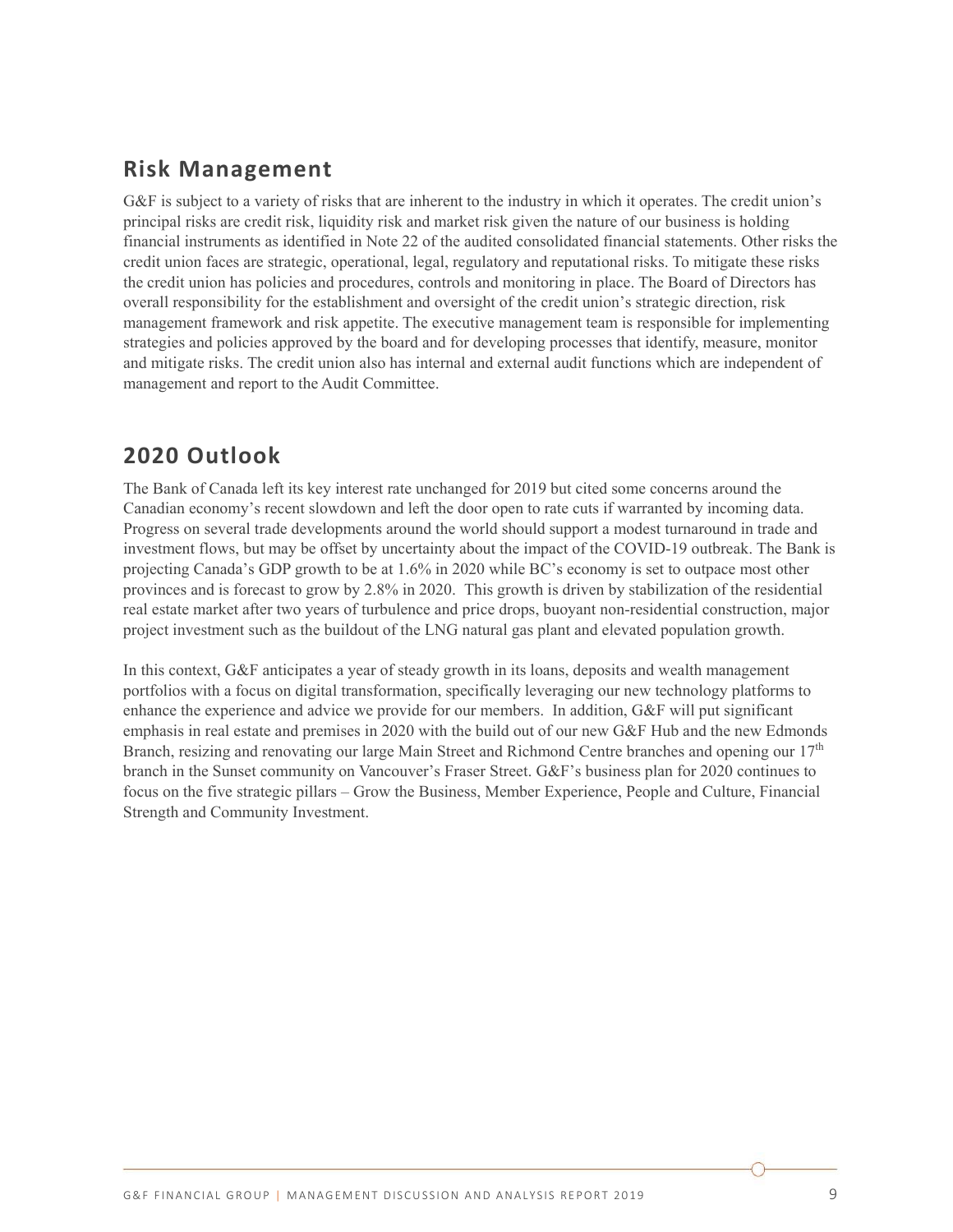#### Gulf & Fraser Fishermen's Credit Union

# Five‐Year Overview ‐ Financial Highlights

(Expressed in thousands of dollars)

*Consolidated Statement of Financial Position (unaudited)* 

|                                 | 2019        | 2018        | 2017        | 2016        | 2015        |
|---------------------------------|-------------|-------------|-------------|-------------|-------------|
| <b>ASSETS</b>                   |             |             |             |             |             |
| Cash and investments            | \$218,762   | \$186,850   | \$176,694   | \$238,253   | \$161,000   |
| Loans                           | 2,068,805   | 1,862,404   | 1,711,125   | 1,455,277   | 1,230,167   |
| Premises, equipment, intangible |             |             |             |             |             |
| assets, properties              | 37,379      | 8,765       | 7,767       | 7,768       | 7,516       |
| Other assets                    | 4,260       | 5,603       | 3,913       | 4,312       | 4,386       |
|                                 | \$2,329,206 | \$2,063,622 | \$1,899,499 | \$1,705,610 | \$1,403,069 |
|                                 |             |             |             |             |             |
| Liabilities and Members' Equity |             |             |             |             |             |
| Deposits                        | \$2,156,900 | \$1,887,475 | \$1,742,843 | \$1,557,016 | \$1,271,819 |
| Members' shares                 | 8,854       | 8,047       | 6,943       | 3,522       | 3,547       |
| Secured borrowings              | 25,419      | 51,455      | 45,299      | 49,758      | 37,459      |
| Other liabilities               | 15,972      | 6,676       | 6,130       | 6,189       | 5,991       |
|                                 | 2,207,145   | 1,953,653   | 1,801,215   | 1,616,485   | 1,318,816   |
| Members' equity                 |             |             |             |             |             |
| Accumulated other comprehensive |             |             |             |             |             |
| income                          | 600         | 153         | 496         | 524         | 867         |
| Retained earnings               | 121,461     | 109,816     | 97,788      | 88,601      | 83,386      |
|                                 | 122,061     | 109,969     | 98,284      | 89,125      | 84,253      |
|                                 | \$2,329,206 | \$2,063,622 | \$1,899,499 | \$1,705,610 | \$1,403,069 |

∩